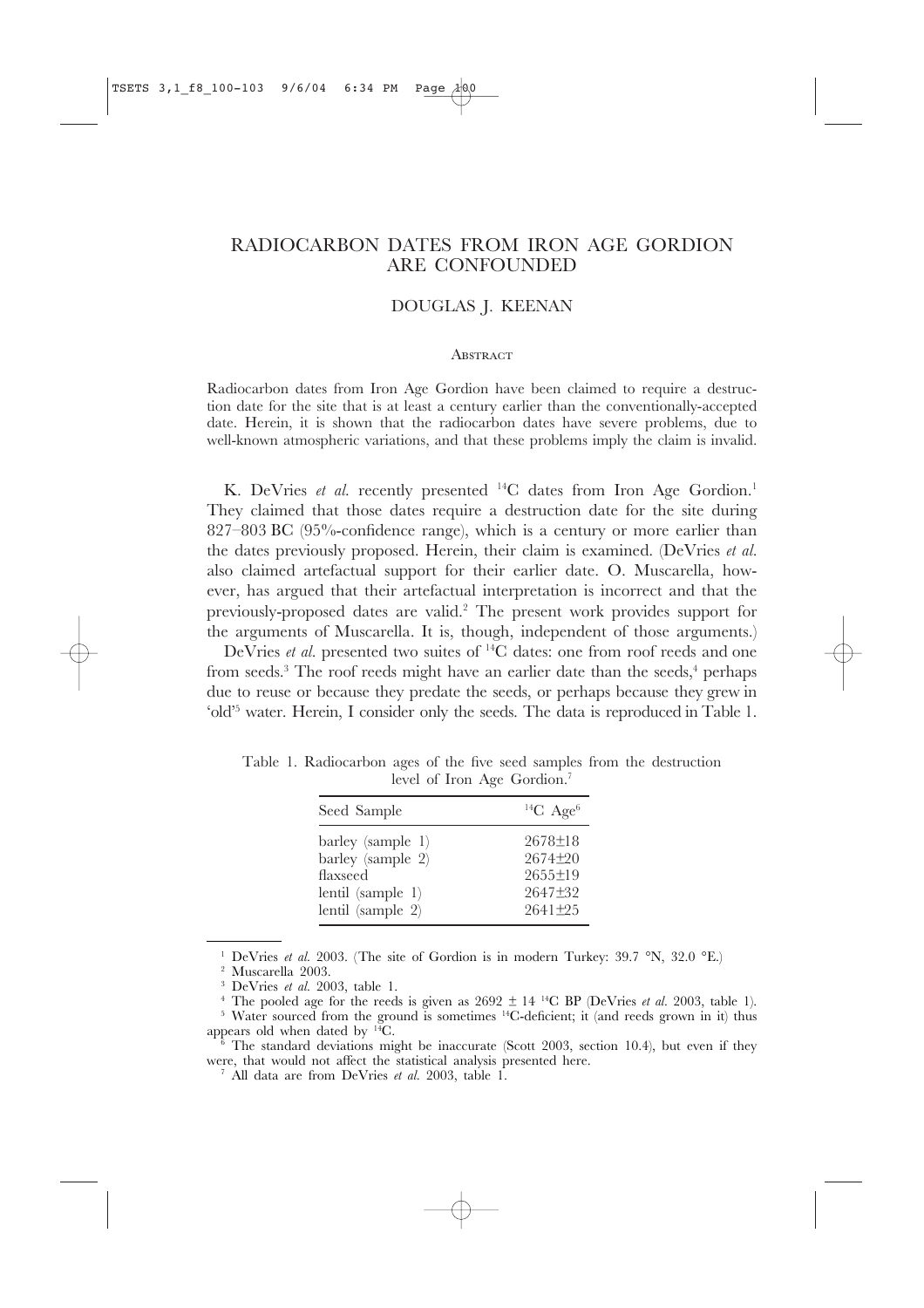DeVries *et al.* obtained their calendar dates from the 14C ages by calibrating via INTCAL98.<sup>8</sup> INTCAL98, though, was constructed from trees that grew in Germany, Ireland, and the USA—not in the region of Gordion. Around 800 BC, the atmosphere at Gordion was experiencing 14C anomalies, which caused Gordion<sup>14</sup>C ages to be too early, relative to INTCAL98.<sup>9</sup> DeVries *et al.* must have known about this, because one of the authors (P.I. Kuniholm) is a co-author of all three of the papers that developed the result.<sup>10</sup> (Additionally, the 14C anomalies at Gordion were discovered by the same Heidelberg laboratory that measured the seeds' 14C ages.)

The calibrated dates given by DeVries *et al.* are thus very dubious. Before considering possible remedies, first note the following aspects of the data.

- The two barley 14C ages are almost identical; so they are likely to be quite precise.<sup>11</sup>
- The two lentil 14C ages are almost identical; so they are likely to be quite precise.
- The  $^{14}C$  ages for barley seem greater than the  $^{14}C$  ages for lentil: statistical testing shows that this greaterness is significant at about the 98% confidence  $level.<sup>12</sup>$

All the seeds are from the destruction level. Hence they are likely from the same calendar year (or perhaps a year apart). Why, then, do their  $^{14}C$  ages seem to differ?

The answer probably lies in atmospheric 14C anomalies at Gordion. The annual atmospheric 14C minimum would have occurred in winter/spring and the maximum in summer.13 Probably, then, the barley seeds grew in early spring (due to early-winter planting) and the lentil seeds grew later on.

So, how large is the error if the seeds are compared to INTCAL98? The growing seasons of the seeds are much shorter than the growing seasons of local trees, which typically extend from the end of winter until the beginning of the summer dry season. If the lentil seeds grew near the middle of the

<sup>8</sup> For INTCAL98, see Stuiver *et al.* 1998.

<sup>9</sup> Kromer *et al.* 2001; Manning *et al.* 2001; 2003.

<sup>10</sup> *Op. cit*.

<sup>&</sup>lt;sup>11</sup> Here, 'precision' refers to a measurement's empirical reproducibility, not accuracy (which refers to a measurement's conformity with the true value).

<sup>&</sup>lt;sup>12</sup> To evaluate the significance of the greaterness, the barley means were compared to the lentil means using a one-sided *t*-test (without assuming equality of the two variances—which is conservative). (If the sources of variation in the two populations were uncorrelated, then the confidence level would be 97.0%; a positive correlation, which presumably exists, would raise this level.) Note that the statistical comparison should properly be made on calibrated  $^{14}C$  ages; it is necessary to approximate this, by using uncalibrated ages, because no calibration for the seeds is available—as discussed.

<sup>13</sup> Kromer *et al.* 2001, 2531.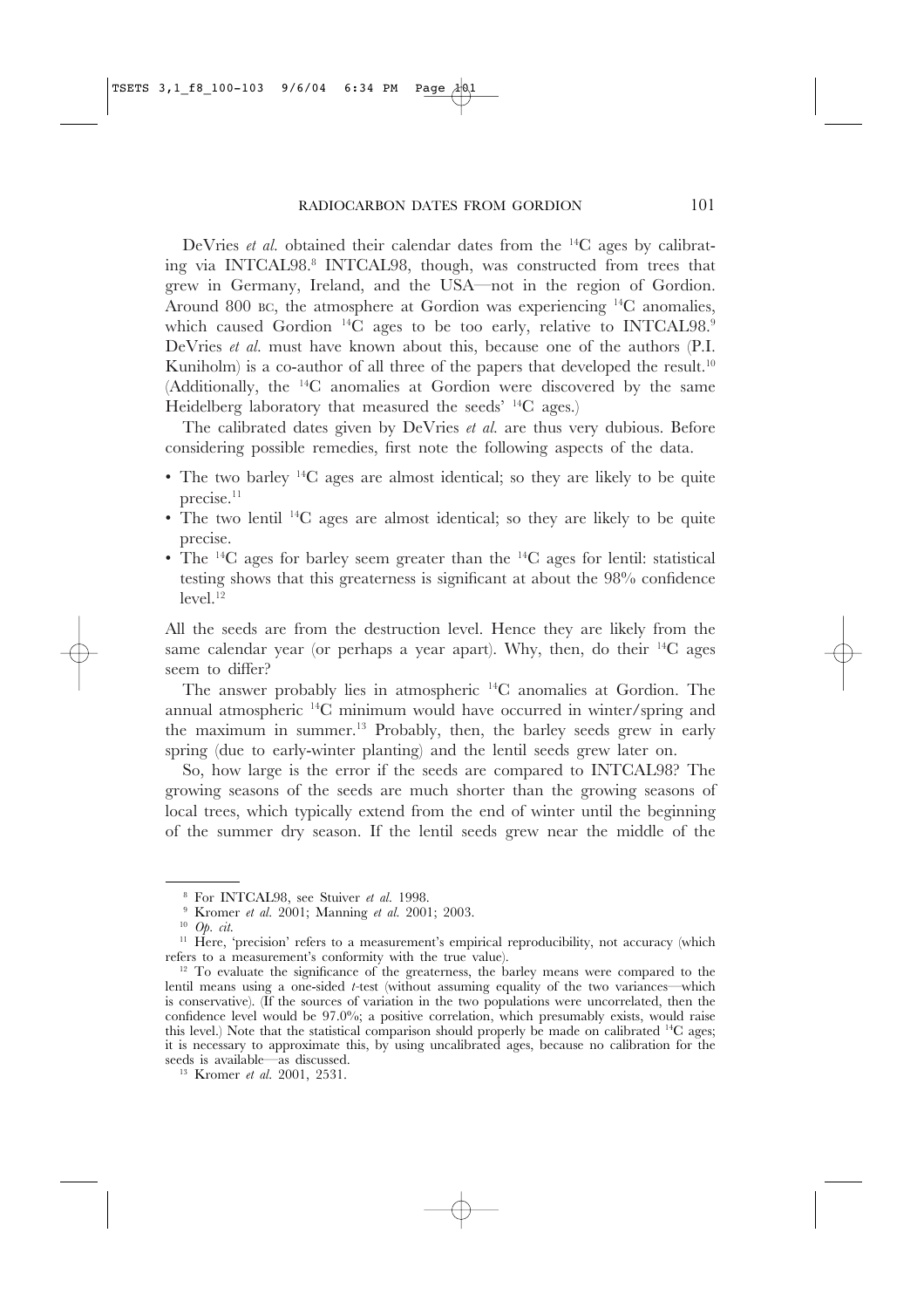tree growing season, then the lentil 14C ages would be closer than the barley  $14C$  ages to the  $14C$  ages of local tree rings (grown in the same year). So consider the two tree-ring samples from Gordion with 14C ages closest to the 14C ages of the lentil (tree-ring ages 2660  $\pm$  28 and 2608  $\pm$  26<sup>14</sup>C years).<sup>14</sup> These two samples are roughly 75 14C years too old, relative to INTCAL98.15 (All this relies on the recently-proposed date for the Anatolian master dendrochronology;16 if the original date of the Anatolian master were used, the error would be larger.)

The 14C data for both INTCAL98 and Gordion trees have been taken from decadal samples. Decadal sampling attenuates inter-annual 14C variations (as well as hiding intra-annual 14C variations). Hence the error induced by Gordion's  $^{14}C$  anomalies could easily be larger than 75  $^{14}C$  years. (It is worth noting, too, that inter-annual anomalies likely also occurred during times other than around 800 BC—but are invisible in the decadally-attenuated tree-ring record; such anomalies would affect  $^{14}C$  dates for those times.)

Another possible cause of the difference in the ages of the seeds (besides early-winter planting) is that the barley seeds were from old grain stores. Multi-year grain stores are known to have existed in Anatolia during the 2nd

millenniumcentury BC;<sup>17</sup> whether they existed at Gordion prior to the destruction is not known. Given how rapidly the (inter-annual) atmospheric 14C was changing around the time of the destruction, the barley would only need to have been a few years older than the lentil in order for it to have the measured difference in 14C age. If storage were the cause of this difference, then again the lentil <sup>14</sup>C age would be the more accurate indicator for the time of the destruction. As above, the lentil  $^{14}C$  ages would be roughly 75  $^{14}C$  years too old, perhaps more, and again intra/inter-annual variation presents a problem.

To summarise, there are three distinct problems with the work of DeVries *et al.*: first, INTCAL98 was used for calibration, and thus regional 14C variation was ignored; second, intra-annual 14C variation was ignored; and third, inter-annual 14C variation was ignored. These problems must have been known to DeVries *et al.*, whose work was remiss in not properly considering them. If these problems had been addressed, then the calibrated date range would have been centred decades later and would also have been decades wider although precisely quantifying this seems to be intractable.

Finally, it is clear that similar problems pertain to many samples that grew in the region of the eastern Mediterranean. In particular, intra-annual variation would affect the 14C ages of all land-based plants whose growing sea-

<sup>14</sup> Manning *et al.* 2003, data.

<sup>15</sup> Kromer *et al.* 2001, fig. 3; Manning *et al.* 2003, data.

<sup>16</sup> Kromer *et al.* 2001; Manning *et al.* 2003.

<sup>17</sup> Seeher 2000, 295–99.